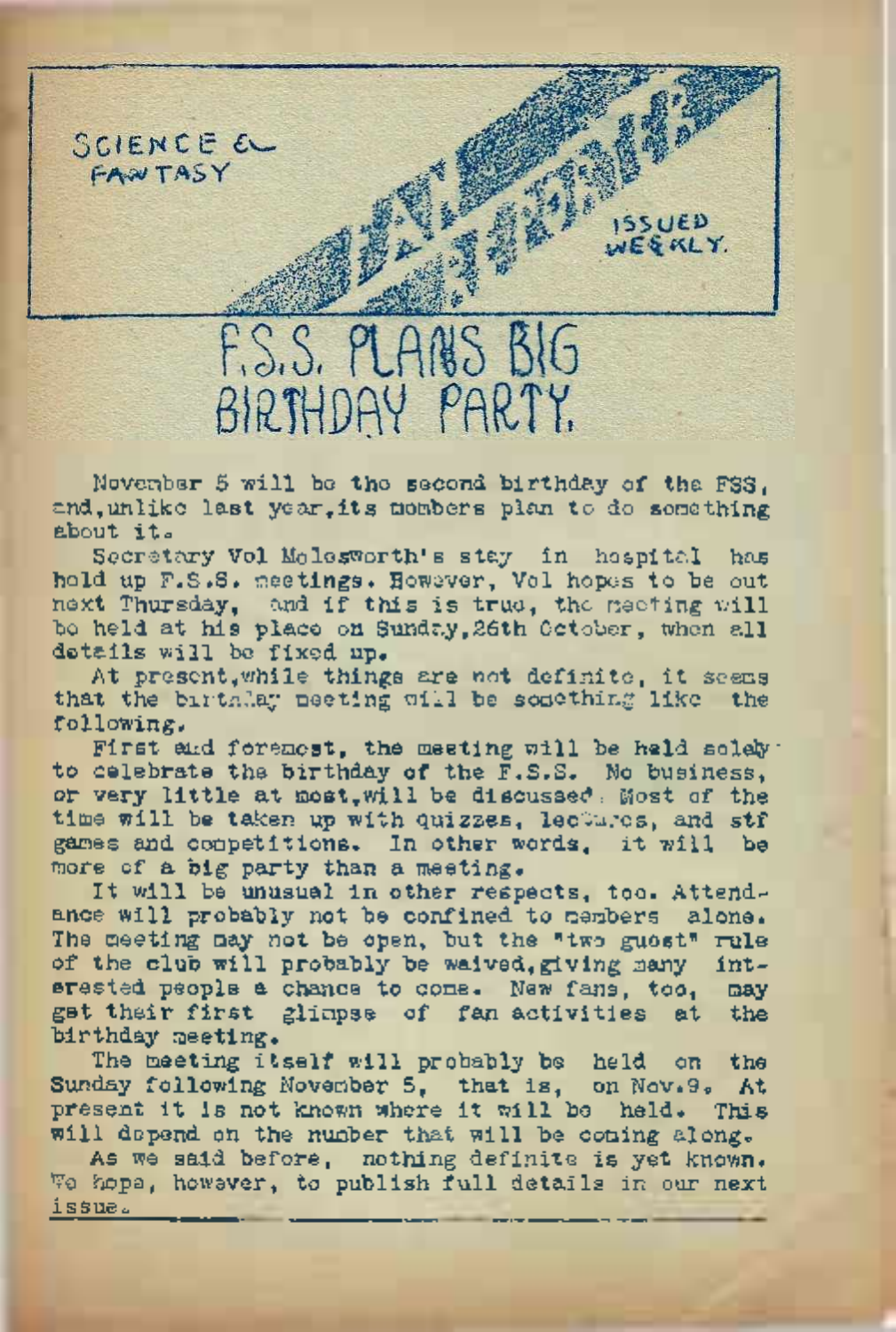| <b>PAGE TWO</b>                   | S.F.F.REPORTER |
|-----------------------------------|----------------|
| POLIS                             |                |
| No.3. MACAZINES.                  |                |
| BIG LEAD FOR ASTOUNDING. UNKNOWN. |                |

Last wook we predicted that there would be heavyvoting for Astounding in this polio Wo thought that it would have an.easy victory. But we were wrong.

We forgot about Unknown.

We have received four votes so far. Each vote has run "Astounding,Unkn0wne" then some other magazine. It has almost got to the point where we ask:-''What is ASTOUNDING, UNKNOWN.. -. ............ <sup>4</sup> points your other favourite magazine?".

Positions at present are:

| Number of votas received 4   |                |
|------------------------------|----------------|
|                              |                |
| DLD AN/ZING                  |                |
|                              | <b>CONTENT</b> |
| FAROUS FANTASTIC MYSTERIES 1 | M              |
|                              | $\overline{1}$ |
|                              |                |

We do not know if, or when. Astounding and Unknown will be separated. Nor do we know who .will fill third place. We urge all those who have not voted to send on their vote as soon as possible. Three favourite magazines are wanted, and they will receive one point apiece.

## PARDON US, BUT.

don't like to say this,even though it does fill up space. But, alas, we must.

Firstly, there was no date line on last issue. Don't blame anyone but us. (In fact me. C.R.)

Second, we put Graham Stone back on the editorial staff. Follows the reason. Issue had to be rewritten at last minute owing to news arriving late. Typing was still going on at 10.30 pm Sunday, so to save time we (C.R.) cut off our little statement from an earlier issue.Unfortunately,it was too early. Again my fault.

Third, details of prizes in Bruce Sawyer's competition (which was promised) were not published. This was because the competition is being run by Ultra, which already has details on stencil.

We don't ask forgiveness.<sup>We</sup> thought you might like to know the reason for these mistakes.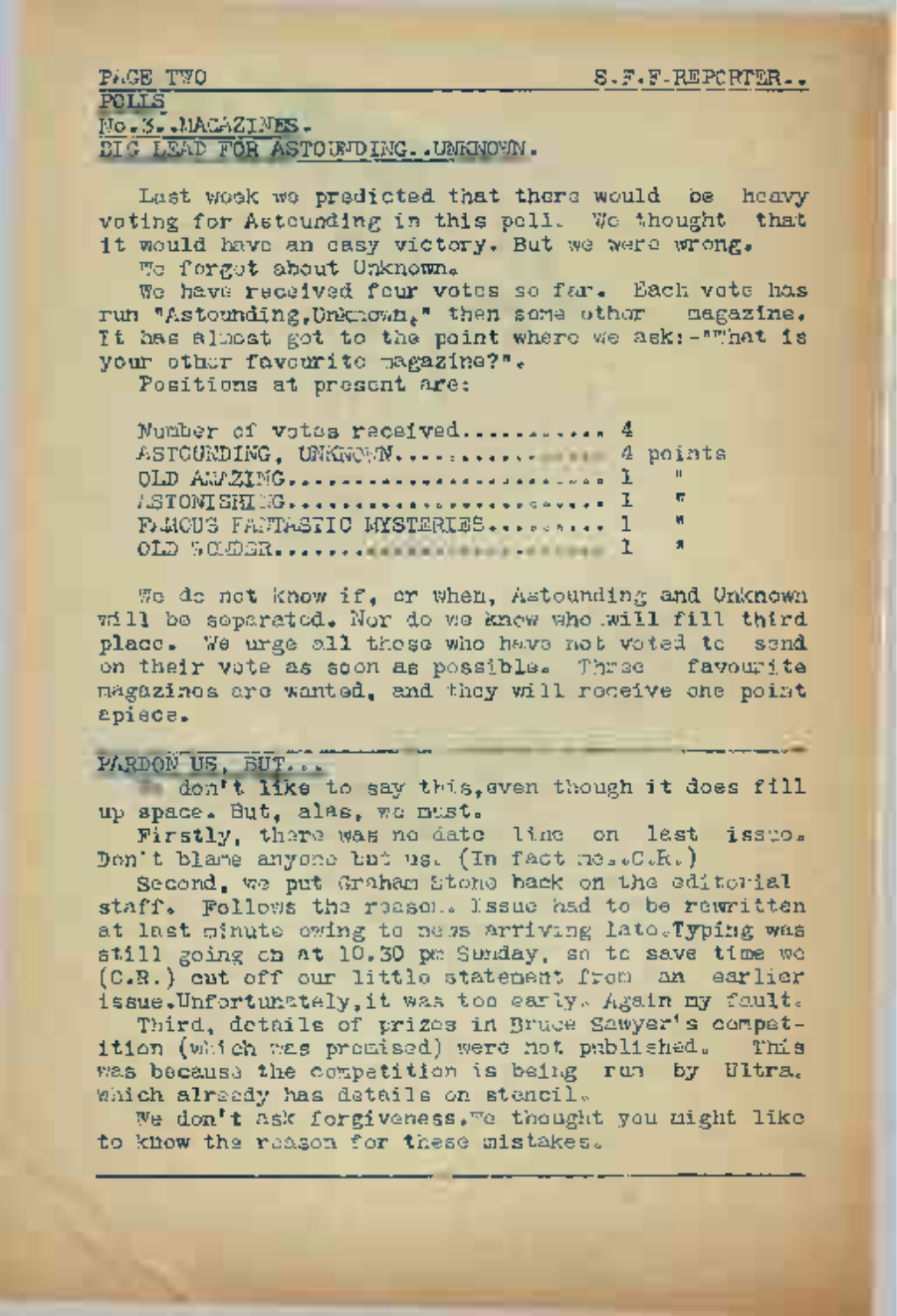## S.F.F. REPORTER\* \_\_\_\_\_\_\_\_\_\_\_ , PAGE THREE

## TANDCM AT RANDOM.

vol 101-389 Graphs.<br>Vol Molesworth is recovering from his illness and.<br>Vol Molesworth is recovering from his illness and. operation, and. has hopes of leaving hospital next Thursday.

Having plenty of time, he has been thinking, and has reached the conclusion that nothing he has yet written is worth reading.

## BOOKS.

Astounding reprint for Feb. 41 is now selling in Sydney.

Someone has travelled into the future and obtained some copies of Futurian Observer, complete with posters.

Annish of Ultra will have fifty pages.

Arthur Duncan hopes to put out the next issue of Spaceward in November, to keep its quarterly status

### FROM. TEE PATERS.

This week comes news of a Russian scientist, who predicts that soon we will see the atomic bomb, which will be capable of destroying a whole city.

We dug this scientijoke out of a humour magasine. Professor: The light of this star I am about to show you takes four years to reach the Earth. Student:Very interesting, but I'm afraid I can't wait that long.

# FII M S"

mot much is doing in the way of stillnery of late.<br>"Fantasia", in Sydney, is being shown four sessions a t long.<br>Mot much is doing in the way of stfilmery of late. day, at reduced prices. Booked for the Capital is "King of the Zombies", but we do not know anything about this film at present.

Bits. The Sample of the Collection. Cosmics and Comets have been sent to Hobart,and other mags are being disposed of.

Venus has a third editor. He is Peter Bayliss, an interested reader, and perhaps a future fan. Venus should be out in November or December.